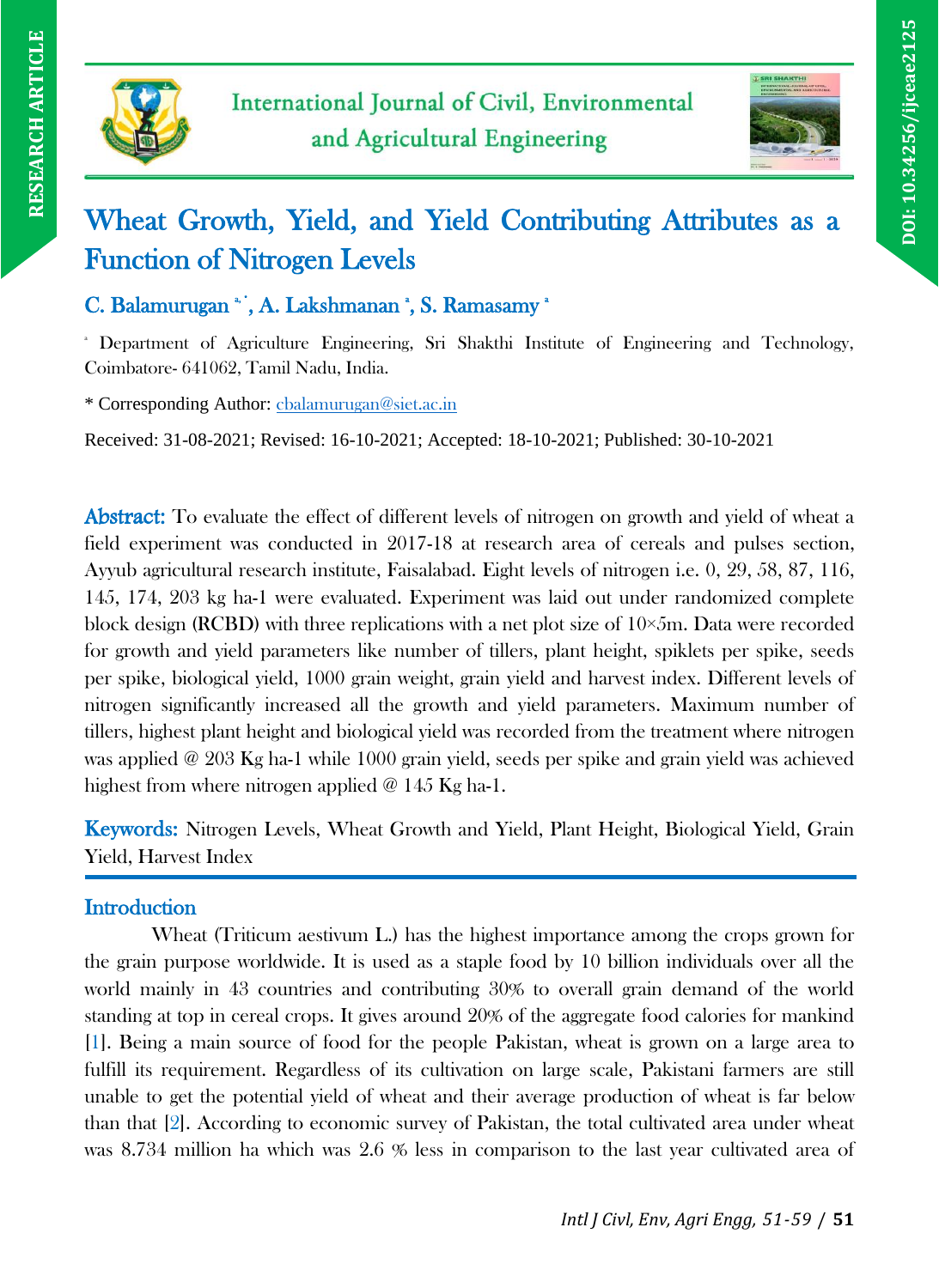8.972 million ha. During 2017-18 total wheat yield was recorded 25.492 million tonnes showing a decrease of 4.4% as compared to the production of previous year which was 26.674 million tonnes. There were various factors involved in the low production of wheat including application of nitrogenous fertilizer in improper amount or no application of nitrogen, edaphic properties, availability and quality of irrigation water, prevailing climatic conditions and mismanagement of field operations by the farmers due to lack of knowledge and awareness.

Nitrogen is one of the major nutrients which reduce the yield of wheat if not applied in proper amount as it is needed for fast growth of plants and to get high production per hectare. Nitrogen play important role in all the metabolic processes of plants. Nitrogen is the main component and major constituent of plants especially in living tissues formation. Every single indispensable process in the plant are related with protein, of which nitrogen is a fundamental constituent. Nitrogen is an integral part of proteins, phytochromes, compounds, coenzymes, chlorophyll and nucleic acids. All the biochemical processes occurring in plants are mainly governed by nitrogen and its associated compounds which make it essential for the growth and development of wheat [3]. Therefore, it is necessary to apply nitrogenous fertilizer in the soil to get bumper yields of wheat [3]. The varieties which have high genetic yield potential require high amount of nitrogen to produce their maximum production [4].

To get the maximum yield of wheat, application of nitrogen in adequate amount is considered as a key to success. Application of nitrogen in splits has not considerable effect on economic yield, nevertheless it reduces the crop lodging and no. of spikes per plant, however 1000 grain weight increases [4]. Some of the researchers concluded from their experiments that by the application of nitrogen 120 kg per hacter maximum yield of wheat can be achieved [5,6]. [5] concluded that the by increasing the amount of nitrogen application resulted in more no. of spikes, high yield of grains and more grain weight. According to several reports about the use of nitrogen in wheat, under favorable climatic and good management conditions the effect of nitrogen application from 90-225 kg per ha was not so significant [7]. In case of irrigated areas, the application of nitrogen up to 156 kg per ha showed an increasing trend of wheat grain yield i.e. 6472 kg per ha [8]. Many researchers reported the to get the maximum yield of wheat the optimum rate of nitrogen application is  $70-120$  kg per ha  $[9,10]$ . [10] concluded that the application of nitrogen at 30 kg gave 2400-31000 kg ha-1, 70 kg nitrogen resulted in 2650-3000 kg and 90 kg nitrogen produced 2650-3400 kg ha-1 of wheat yield. Nitrogen insufficiency influences biomass synthesis and use of sun energy for productivity of the plant, with an extraordinary effect on grain yield and yield contributing parameters [8]. The inconsistency in soil and climatic conditions related with forms that influence nitrogen elements in the root zone and their association with the plant may prompt variation in nitrogen accessibility and its necessity to plant [11,9].

Furthermore, the arrival of new cultivars with various requirement for their nutrition upsets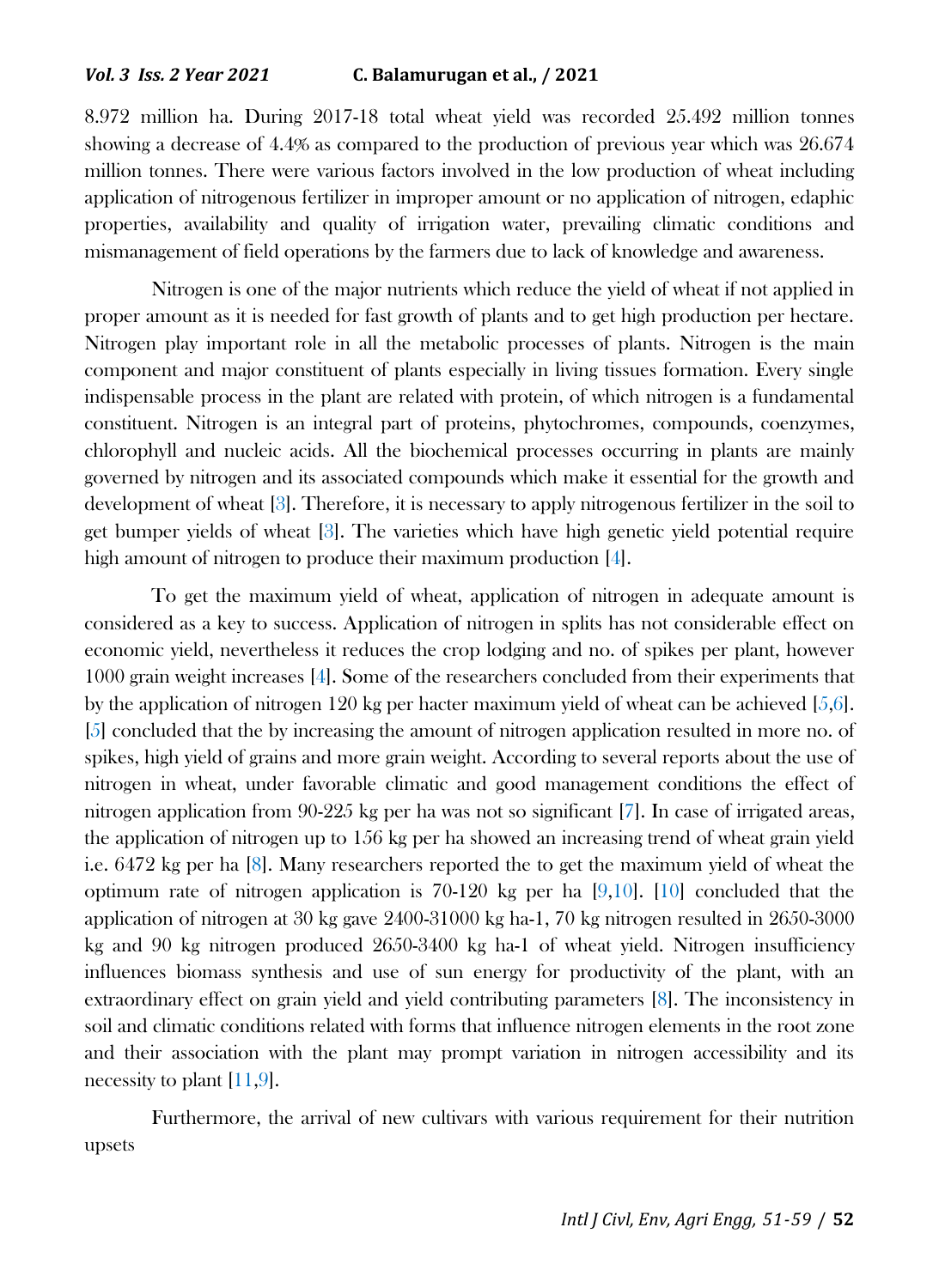#### *Vol. 3 Iss. 2 Year 2021* **C. Balamurugan et al., / 2021**

summed up proposals of nitrogen fertilizers for wheat crop. The enthusiasm for boosting wheat yields has urged progressive farmers to perform the farm management operations intensively. It should be kept in mind that that the optimized level of nitrogen application should be low for the cultivar less responsive to its application and the rate of nitrogen should be high for the variety that is more responsive to its application and records more yield otherwise yield potential of the varieties would be decreased. However sometimes more application of nitrogen application results in toxicity and harms the plant growth by making it more susceptible to lodging, causing environmental pollution through nitrate leaching and volatilization in form of ammonia [12], which become a cause of high cost production resulting in less net benefit to the farmers because only 1/3 part of applied nitrogenous fertilizer is taken-up by the cereal crops and assimilate it to their grains [15].

In view of the importance of nitrogen for crop production present study is planned with the objectives to determine the optimum nitrogen requirement of the wheat crop.

# Materials and Methods

To evaluate the effect of different nitrogen levels on growth and yield of wheat (Triticum aestivum L.) an experiment was conducted in the research area of cereals and pulses section, Agronomic research institute, Ayyub agriculture research institute Faisalabad during Rabi 2017- 18. The experiment was laid out in a randomized complete block design (RCBD) with three replications having a plot size of  $5m \times 10m$ . Line to line distance was maintained at 23cm apart while plant to plant distance was not maintained. The wheat variety Ujala-2016 was sown at the rate of 100kg ha-1 on 10 November 2017 through mechanical method using sowing drill. Before sowing, seed was treated with Benlate and Topsin-M solution following the standard recommendations to keep protect it from the soil borne diseases. All the fertilizer including potash and phosphorus at the rate of 84, 62 kg ha-1 respectively while 1/3 portion of nitrogen (as per treatments) was incorporated in the soil at the time of seedbed preparation. All the other remaining Nitrogen was applied with the first irrigation. Potassium Sulphate, Single super phosphate and Urea were used as a source of fertilizer for Potash, Phosphorus and Nitrogen Respectively. To control narrow and broad leaf weeds Axial and Phonoxyprop were sprayed together at the rate of 825- and 750-ml ha-1 respectively after 40 days of sowing. All the other management practices were kept same in all the treatments, except those under study.

During that study eight different levels of nitrogen i.e. 0, 29, 58, 87, 116, 145, 174, 203 kg ha-1 were assessed. Data was recorded for the growth and yield contributing parameters like number of tillers m-2, plant height, biological yield, number of spikelets per spike, number of seeds per spike, 1000 grain weight, grain yield and harvest index. To calculate spikelets per spike and seeds per spike, 10 spikes were taken from each plot. For 1000 seed weight, seeds were counted and weighed. The data were analyzed statistically using STATIX 8.0 and LSD test was applied at 5% probability level to compare treatment means.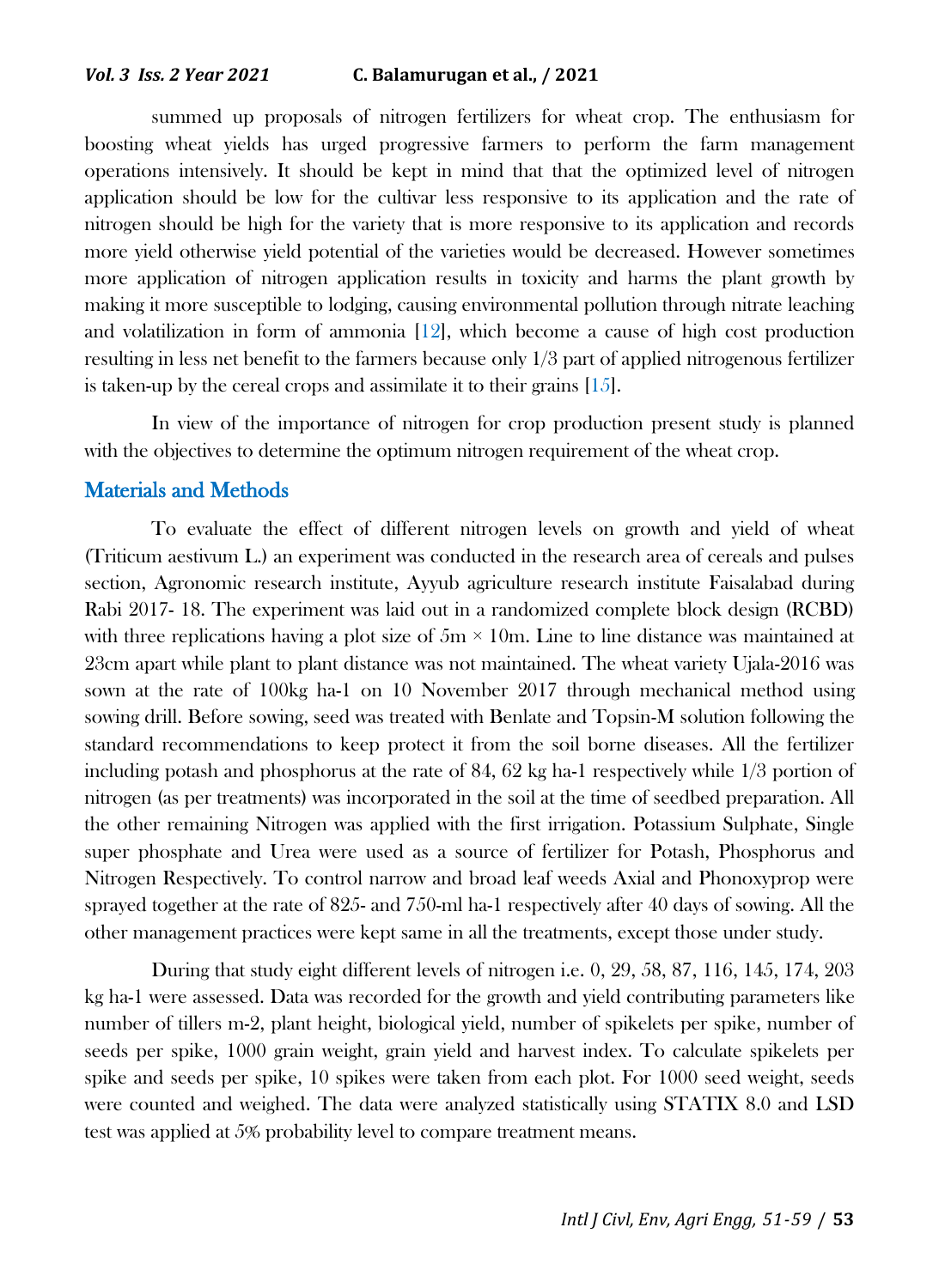# Result and Discussion Plant Height

Different levels of nitrogen affected the plant height significantly (table 1). Maximum plant height (107.60 cm) was recorded from treatment T8 where nitrogen was applied  $\omega$  203 Kg ha-1 while minimum plant height was recorded form T1 where nitrogen was not applied. As the level of nitrogen increased plant was also gradually increased. Cells protein content increase as the application of nitrogen increase and size of plant cell increases, as a result of that leaf area and photosynthesis rate rises which ultimately make the plant taller [9]. Wheat growth can be increased by nitrogen by increasing the process of cell division and also help to uptake other nutrients from the soil through synergistic effect which increases the shoot length of plant [18]. The increase in plant height was because nitrogen increases leaf area which results in high rate of photosynthesis, more production of assimilates and plant dry matter. These results are similar to who also reported that plant height was significantly increased by different doses of nitrogen [13,14].

| <b>Treatments</b>  | No. of tillers<br>$(m-2)$ | Plant<br>Height<br>(cm) | Biological<br>Yield (g<br>$m-2$ | 1000<br>Grain<br>weight | No. of<br>spiklets per seeds per<br>Spike | No.of<br>spike | Grain<br>Yield (Kg<br>$ha-1)$ | <b>Harvest</b><br>Index (%) |
|--------------------|---------------------------|-------------------------|---------------------------------|-------------------------|-------------------------------------------|----------------|-------------------------------|-----------------------------|
| $0$ Kg N ha-1      | 264.00F                   | 75.78F                  | 10044E                          | 32.461F                 | 18.533B                                   | 28.5C          | 1881.3H                       | 18.730E                     |
| 29 Kg N ha-<br>1   | 360.67E                   | 98.91E                  | 12710D                          | 38.919E                 | 18.900AB                                  | 47.4B          | 2189.3G                       | 17.227E                     |
| 58 Kg N ha-        | 381.67DE                  | 100.35DE                | 12893D                          | 39.688DE                | 18.933AB                                  | 54.133A        | 4623.2E                       | 35.857B                     |
| 87 Kg N ha-<br>1   | 386.67DE                  | 102.10CD                | 14515C                          | 41.416BC                | 19.333AB                                  | 55.633A        | 4818.8D                       | 33.203C                     |
| 116 Kg N<br>$ha-1$ | 392.33D                   | 102.83BCD               | 14580C                          | 45.102A                 | 19.167AB                                  | 56.800A        | 5137.7C                       | 35.243B                     |
| 145 Kg N<br>ha-1   | 418.67C                   | 103.71 <sub>BC</sub>    | 14728C                          | 46.082A                 | 19.367AB                                  | 58.367A        | 5576.0A                       | 37.857A                     |
| 174 Kg N<br>ha-1   | 453.00B                   | 105.80AB                | 15257B                          | 42.724B                 | 19.233AB                                  | 60.133A        | 5402.3B                       | 35.457B                     |
| 203 Kg N<br>ha-1   | 512.00A                   | 107.60A                 | 16134A                          | 40.861CD                | 19.867A                                   | 58.200A        | 4127.0F                       | 25.730D                     |

Table 1. Effect of different nitrogen levels on growth and yield parameters of wheat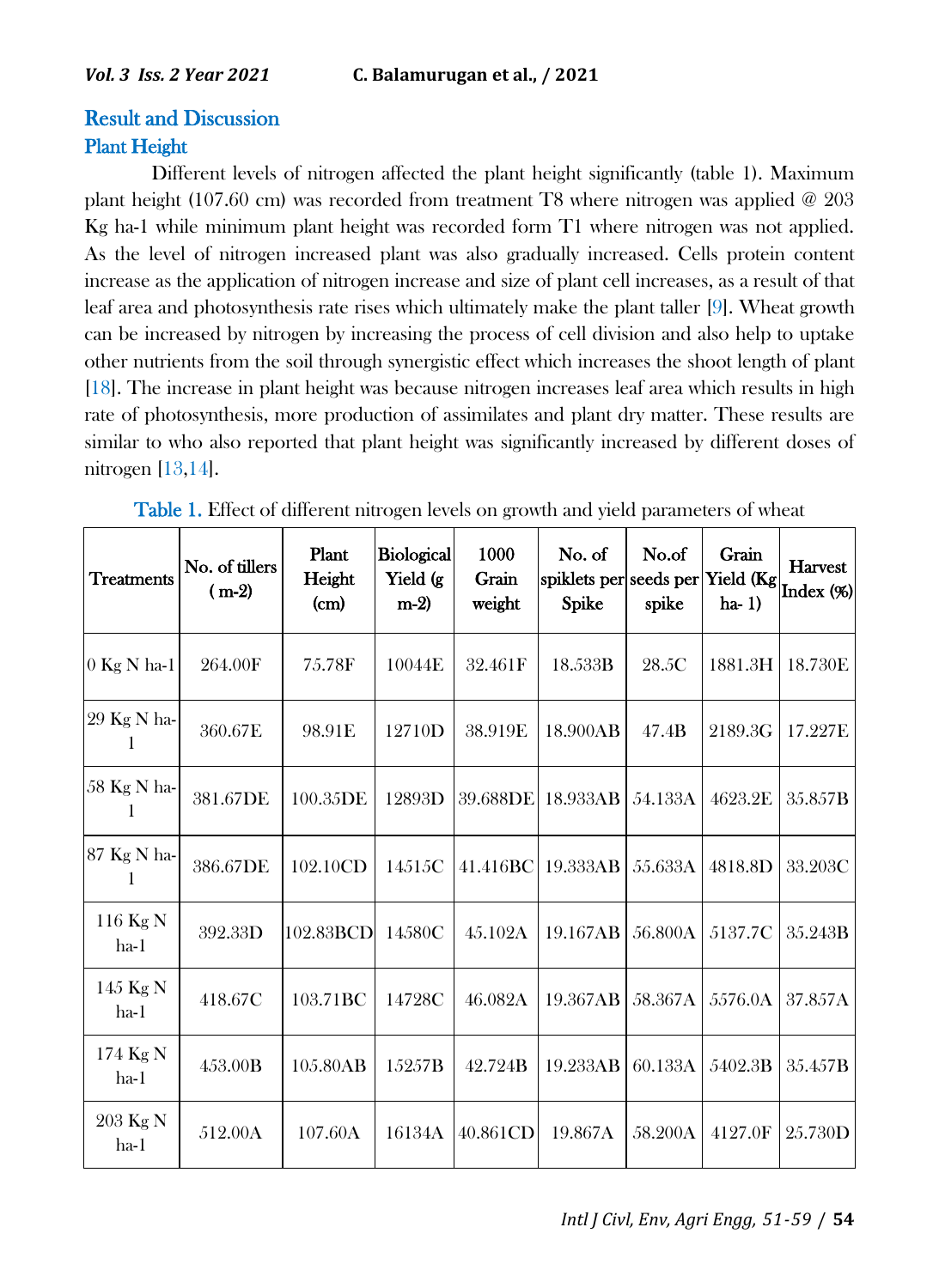# Number of Tillers

Number of tillers were significantly increased by different nitrogen levels (table 2). Maximum number of tillers m-2 (512.00) were recorded from T8 (203 Kg N ha-1) while the treatment where no application of nitrogen was done gave the minimum number of tillers (264.00). Increased levels of nitrogen resulted in reduction of mortality of tillers and produced more tillers from the main stem. These results are confirmatory to those revealed by [13-15].

# Number of Spiklets/Spike

Number of spiklets/spike were significantly different in treatments where no application of nitrogen (T1) was done and in T8 (203 Kg N ha-1) while in other treatments means difference was non-significant. Maximum number of spiklets/spike (19.867) were recorded in T8 (203 Kg N ha-1) while minimum number of spiklets/spike (18.533) were found in T1 where no nitrogen was applied. Nitrogen has mainly effect on the vegetative growth of plant while at reproductive stage its role is less considerable that's why different levels of nitrogen did not affect the number of spiklets/spike significantly. These results are in contradiction to [16,13]. Many researchers concluded form their studies that if there is more absorption of nitrogen by the plants produces more number of spikes per unit area, enhanced vegetative growth and more number of tillers per unit area [17,18].

# Number of seeds/spikes

Number seeds per spike were also significantly increased by the high levels of nitrogen application. Maximum number of seeds/ spike (60.133) were recorded from T7 (174 Kg N ha -1) that were also statistically similar to T3, T4, T5, T6 and T8 while minimum were observed no nitrogen applied treatment. Nitrogen promote the initiation of spiklets that resulted in more number seeds/spike but more nitrogen from 174 Kg N ha-1 level decreased the number of seeds due to increased vegetative growth as was observed in case of plant height. These results are quite in line with [6]. Nitrogen fertilizer applied in optimum dose decrease the chance of seeds to deteriorate in the spikes otherwise in case of seed deterioration grain yield reduced [19]

#### 1000 Grain Weight

Due variation in nitrogen levels 1000 grain weight was significantly different. Maximum 1000 grain weight was found in T6 (46.082) statistically identical to T5 (45.102), while where nitrogen was not applied recorded the minimum grain weight (32.461). These results indicate that nitrogen has a key role in the growth and development of grain. These results are similar to those reported by who concluded that higher dose of nitrogen significantly increased grain weight [20,21].

#### Biological Yield

Different levels of nitrogen fertilizer application increased biological significantly.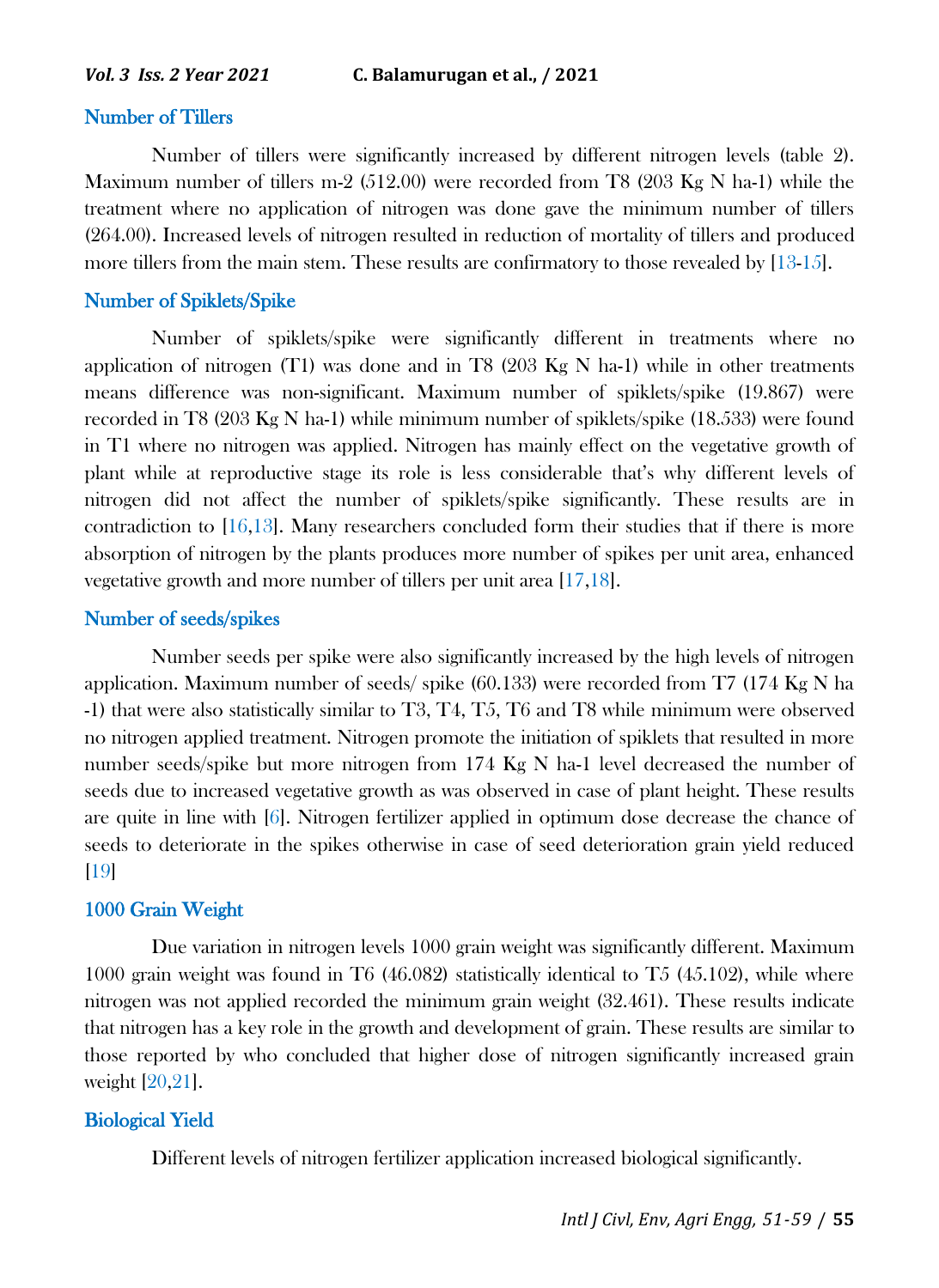Maximum biological yield  $(16134 \text{ g m-2})$  was harvested from T8 (203 Kg N ha-1), while minimum (10044 g m-2) was recorded from the treatment where nitrogen was not applied. More application of nitrogen gave tall plants, more grain yield, number of tillers per unit and total dry matter which collectively resulted in higher biological yield. There are many studies which revealed that with increasing the nitrogen rate biological yield increased [22]. During pollination high levels of nitrogen increased the total dry matter that help to get more grain yield [23]. Many other scientists reported that high levels of nitrogen yield in more straw and grain weight [24]. As a result of more biological yield a plant with its large canopy is able to intercepts more sun radiation and produce more assimilates.

# Grain Yield

Wheat grain yield was also significantly increased by different levels of nitrogen. Maximum grain yield (5576 kg ha-1) was obtained from T6 while minimum grain yield (1881.3 kg ha -1) was recoded from the treatment where no application of nitrogen was done. Among all the essential nutrients applied to the plant's nitrogen is the major one which has a key role in the process of photosynthesis. Increased rate of photosynthesis by the high dose of nitrogen gave more yield because large amount of dry matter, more assimilates were produced and transported to fill the seeds as a result of more applied nitrogen. In case of treatment where nitrogen was applied @ 203 Kg ha-1 crop lodging occur due to which yield was reduced dramatically.

# Harvest Index

Under different levels of nitrogen harvest index differ significantly. Maximum harvest index  $(37.857)$  was calculated from T6  $(145 \text{ kg N} \text{ ha-1})$  while minimum Harvest  $(17.227)$  was calculated from T2 (29 Kg N ha-1). When harvest index is low it means that there is less translocation of assimilates from the source to sink which results in less development of seeds and make them shrivled size. When harvest index is high it means that more assimilates were translocated from source to the grains which result in improved development and filling. Harvest index is directly associated with the plant dry matter and grain weight which ultimately depends upon the availability and uptake of nutrient specially nitrogen. The more will be the nitrogen amount the more will be growth and development but upto to a certain limit beyond that limit it can cause toxicity to the plant and reduce it yield [20].

# **Conclusion**

Concluded from the findings of current study that application of nitrogen  $\varnothing$  145 along with phosphorus 62 and potash 84 Kg ha-1 gave highest grain yield per hectare under irrigated conditions of Faisalabad.

#### **References**

[1] S.R. Reddy, (2004) Agronomy of Field Crops, Kalyani Publishers.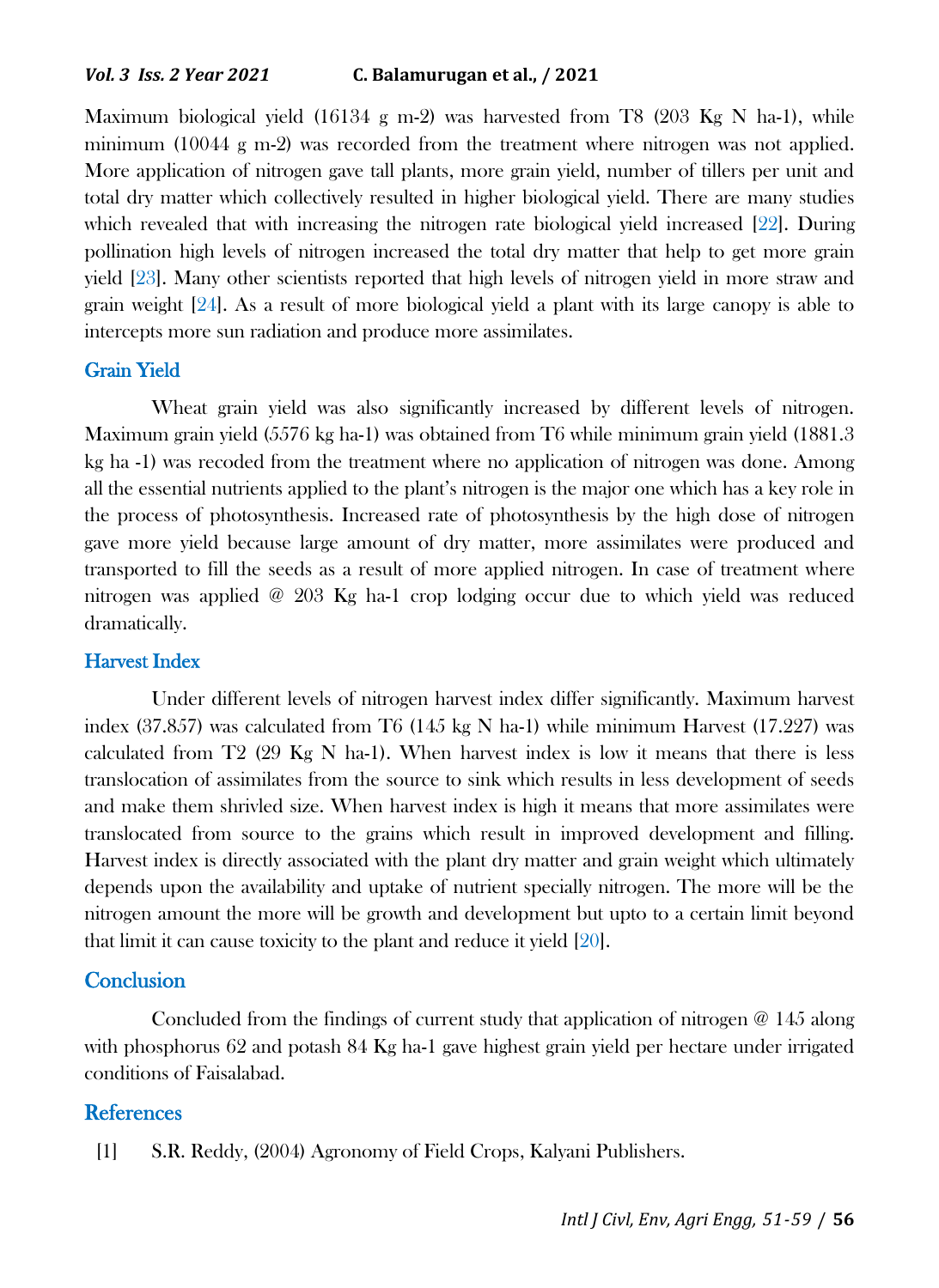# *Vol. 3 Iss. 2 Year 2021* **C. Balamurugan et al., / 2021**

- [2] R.A. Mann, W.A. Jehangir, I. Masih, (2004) Improving crop and water productivity of rice-wheat system in Punjab, Pakistan, In Proceedings of the 4th International Crop Science Congress, Brisbane.
- [3] M.A. Ali, M.A. Choudhry, R. Malik, Ahmad, Saifullah, Effect of various doses of nitrogen on the growth and yield of two wheat cultivar, Pakistan Journal of Biological Sciences, 3 (2000)1004-1005.<https://dx.doi.org/10.3923/pjbs.2000.1004.1005>
- [4] M. Ayoub, S. Guertin, S. Lussier, D.L. Smith, Timing and Level of Nitrogen Fertility Effects on Spring Wheat Yield in Eastern Canada, Crop Science, 34 (1994) 748–750. <https://doi.org/10.2135/cropsci1994.0011183X003400030027x>
- [5] O.P. Lathwal, T. Singh, Effect of irrigation and nitrogen levels on yield attributions and yield of wheat, Haryana Journal of Agronomy, 8 (1992) 69–70.
- [6] D.K. Das, T.V. Rao, Growth and spectral response of wheat as influenced by varying nitrogen levels and plant densities, Annals of Agricultural Sciences, 14 (1993) 421–425.
- [7] L.H. Penckowski, J. Zagonel, E.C. Fernandes, Nitrogen and growth reducer in high yield wheat, Acta Scientiarum Agronomy, 31 (2009) 473-479. <https://doi.org/10.4025/actasciagron.v31i3.1048>
- [8] A.B. Heinemann, L.F. Stone, A.D. Didonet, M.G. Soares, B.B. Trindade, J.A.A. Moreira, A.D Canovas, Efficiency solar wheat productivity resulting from fertilization nitrogen, Brazilian Journal of Engineering Agricultural and Environmental, 10 (2006) 352-356.<https://doi.org/10.1590/S1415-43662006000200015>
- [9] M.C. Espindula, V.S. Rocha, M.A. Souza, J.A.S. Grossi, L.T. Souza, Doses and forms of application of nitrogen in the development and production of the wheat crop, Science and Agrotechnology, 34 (2010) 1404-1411. [https://doi.org/10.1590/S1413-](https://doi.org/10.1590/S1413-70542010000600007) [70542010000600007](https://doi.org/10.1590/S1413-70542010000600007)
- [10] M.C.M. Teixeira filho, S. Buzetti, M. Andreotti, O. Arf, C.G.S. Benett, Doses, sources and timing of nitrogen application in wheat in irrigated tillage, Brazilian Agricultural Research, 45 (2010) 797-804.<https://doi.org/10.1590/S0100-204X2010000800004>
- [11] F.F. Simili, R.A. Reis, B.N. Furlan, C.C.P. Paz, M.L.P. Lima, P.A.A. Bellingieri, Response sorghum-sudan hybrids to nitrogen fertilization and Potassium: chemical composition and in vitro digestibility of organic matter, Science and Agrotechnology, 32 (2008) 474-480.<https://doi.org/10.1590/S1413-70542008000200020>
- [12] L. Ma, T.Y. Wu, N. Tremblay, W. Deen, N. Mclaughlin, M.J. Morrison, G. Stewart, On-farm assessment of the amount and timing of nitrogen fertilizer on ammonia volatilization, Agronomy Journal, 102 (2010) 134-144. <https://doi.org/10.2134/agronj2009.0021>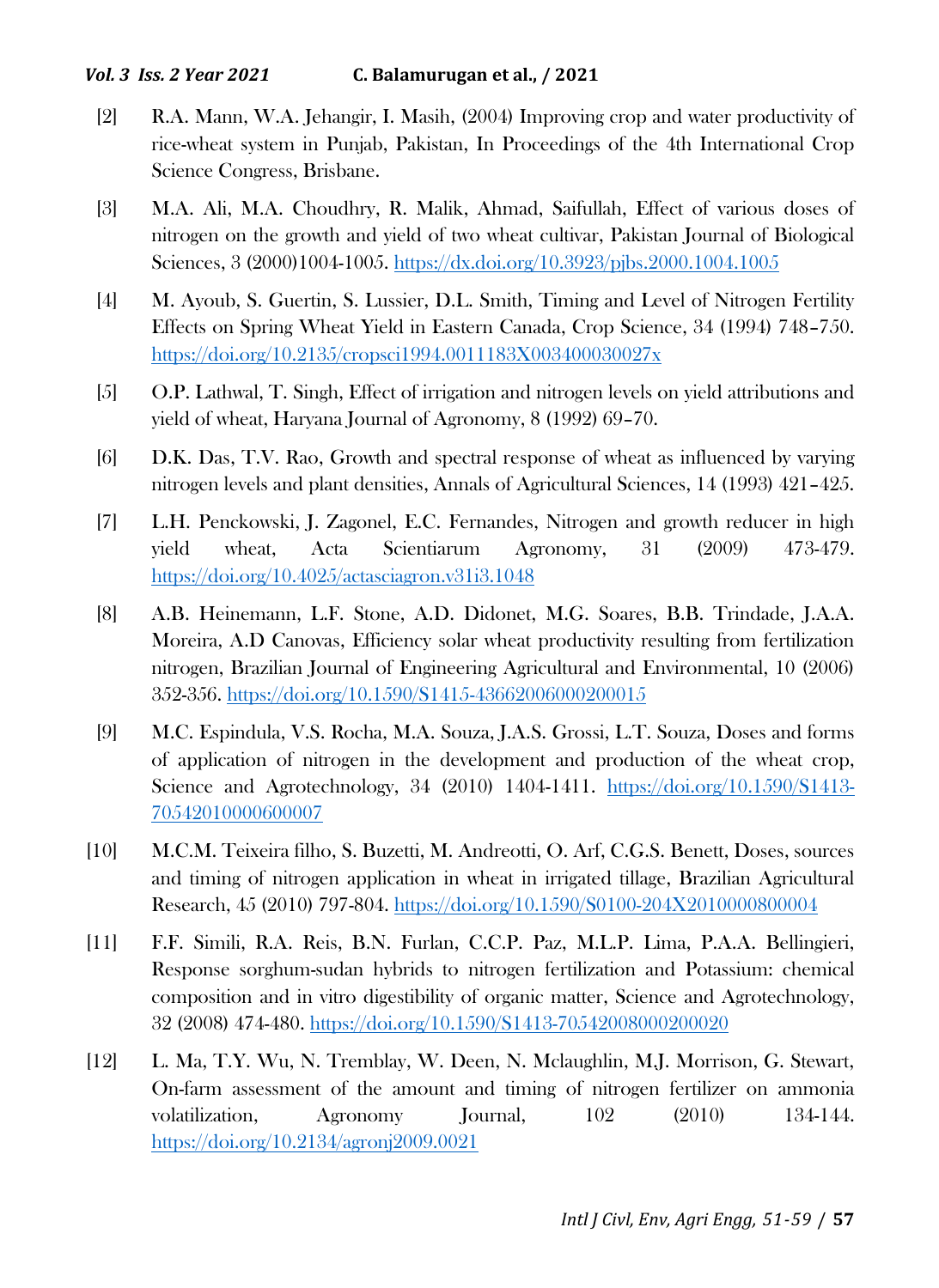# *Vol. 3 Iss. 2 Year 2021* **C. Balamurugan et al., / 2021**

- [13] M.Z. Rahman, M.R. Islam, M.T. Islam, M.A. Karim, Dry Matter Accumulation, Leaf Area Index and Yield Responses of Wheat under Different Levels of Nitrogen, Bangladesh Journal Agriculturist, 7 (2014) 27–32.
- [14] A. Liaqat, Q.M.U. Din, M. Ali, Effect of Different Doses of Nitrogen Fertilizer on the Yield of Wheat, International Journal of Agriculture & Biology, 5 (2003) 438–439.
- [15] R. Kumar, S.N. Sharma, Effect of nitrogen on dry matter and nutrient accumulation pattern in wheat (Triticum aestivum) under different dates of sowing, Indian Journal of Agronomy, 44 (1999) 738-744.
- [16] M. Nerson, M. Sibony, M.J. Pinthus, A scale of assessment of development stages of wheat spike, Annals of Botany, 45 (1980) 203-204.
- [17] C.M. Donald, The breeding of crop ideotypes, Euphytica, 17 (1986) 385-403. <https://doi.org/10.1007/BF00056241>
- [18] G.H. Nourmohammadi, A. Siadat, A. Kashani, (2010) Cereal Crops, Ninth, Printing, Chamran University Press, Iran.
- [19] K. Sieling, C. Stahl, C. Winkelmann, O. Christen, Growth and yield of winter wheat in the first 3 years of a monoculture under varying N fertilization in NW Germany, European Journal of Agronomy, 22 (2005) 71-84. <https://doi.org/10.1016/j.eja.2003.12.004>
- [20] M.J. Abedin, (1995) The impact of water and nitrogen on yield of wheat, M. S. Thesis, Department of Soil Science, International Political Science Association, Gazipur.
- [21] R.M. Patel, P.N. Upadhyay, Response of wheat to irrigation under varying levels of nitrogen and phosphorus, Indian Journal of Agronomy, 36 (1993) 113-115.
- [22] M. Ghobadi, M.E. Ghobadi, S.S. Sayah, Nitrogen application management in triticale under post-anthesis drought stress, World Academy of Science, Engineering and Technology, 70 (2010) 252-254.
- [23] G.K. McDonald, Effects of nitrogen fertilizer on the growth grain yield and grain protein concentration of wheat, Australian Journal of Agricultural Research, 43 (2002) 949-967.<https://doi.org/10.1071/AR9920949>
- [24] P. Bulman, D.L. Smith, mYield and yield and components response of spring barley to fertilizer nitrogen, Agronomy Journal, 85 (1993) 226-231. <https://doi.org/10.2134/agronj1993.00021962008500020012x>